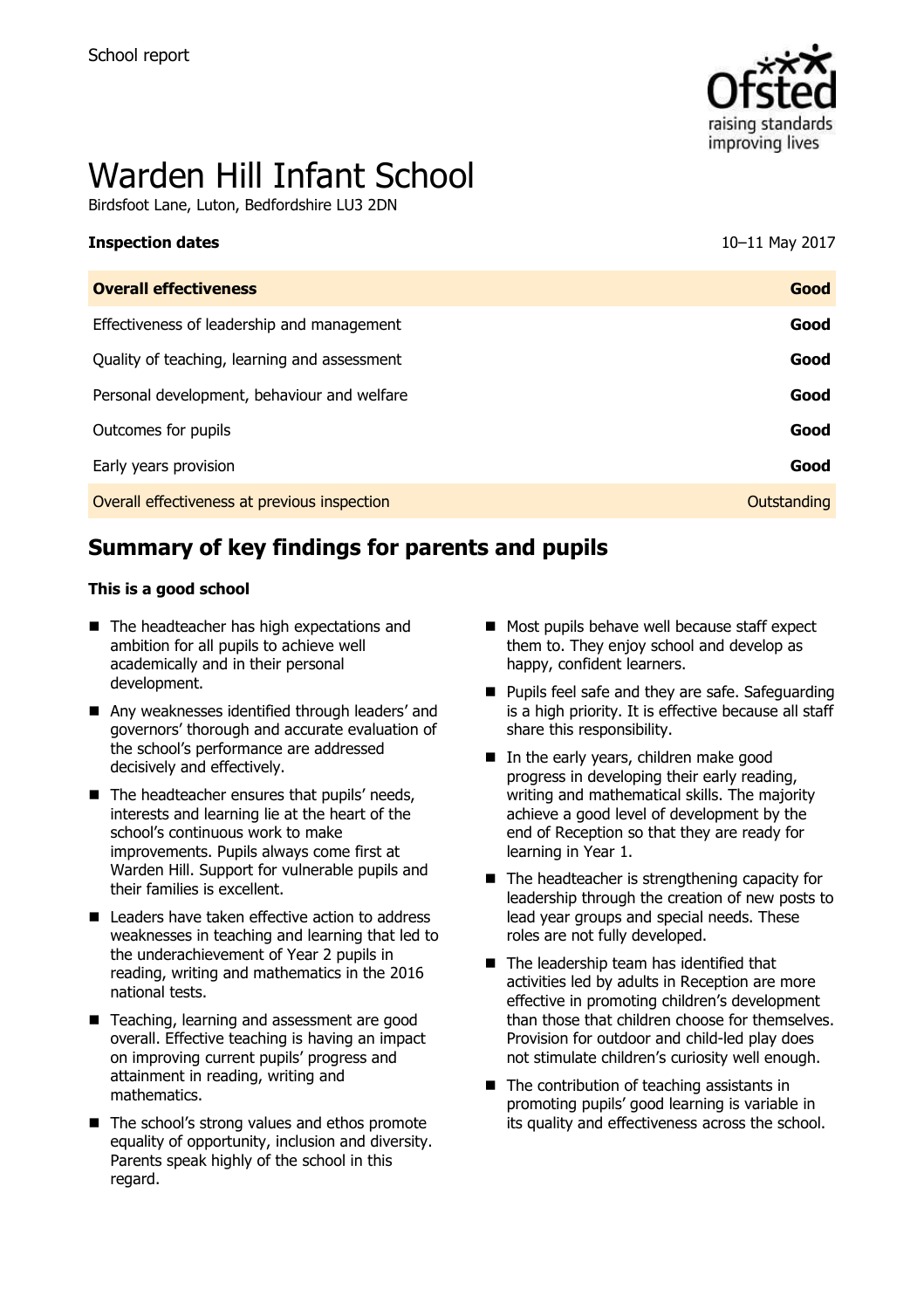

# **Full report**

### **What does the school need to do to improve further?**

- $\blacksquare$  Improve provision for children in the early years by ensuring that:
	- outdoor activities are inviting and interesting and teaching assistants seize opportunities to encourage children to try new things and develop their own ideas
	- there is a better balance between child-led and adult-directed learning to increase opportunities for children to explore, investigate and solve problems on their own.
- **IMPROVE CONSISTENCY IN the effectiveness of teaching assistants' delivery in the early** years and key stage 1, especially when they are responsible for leading learning for groups in class.
- Further develop the leadership skills of team leaders and those responsible for special needs especially in checking the quality of teaching and learning and giving developmental feedback to staff.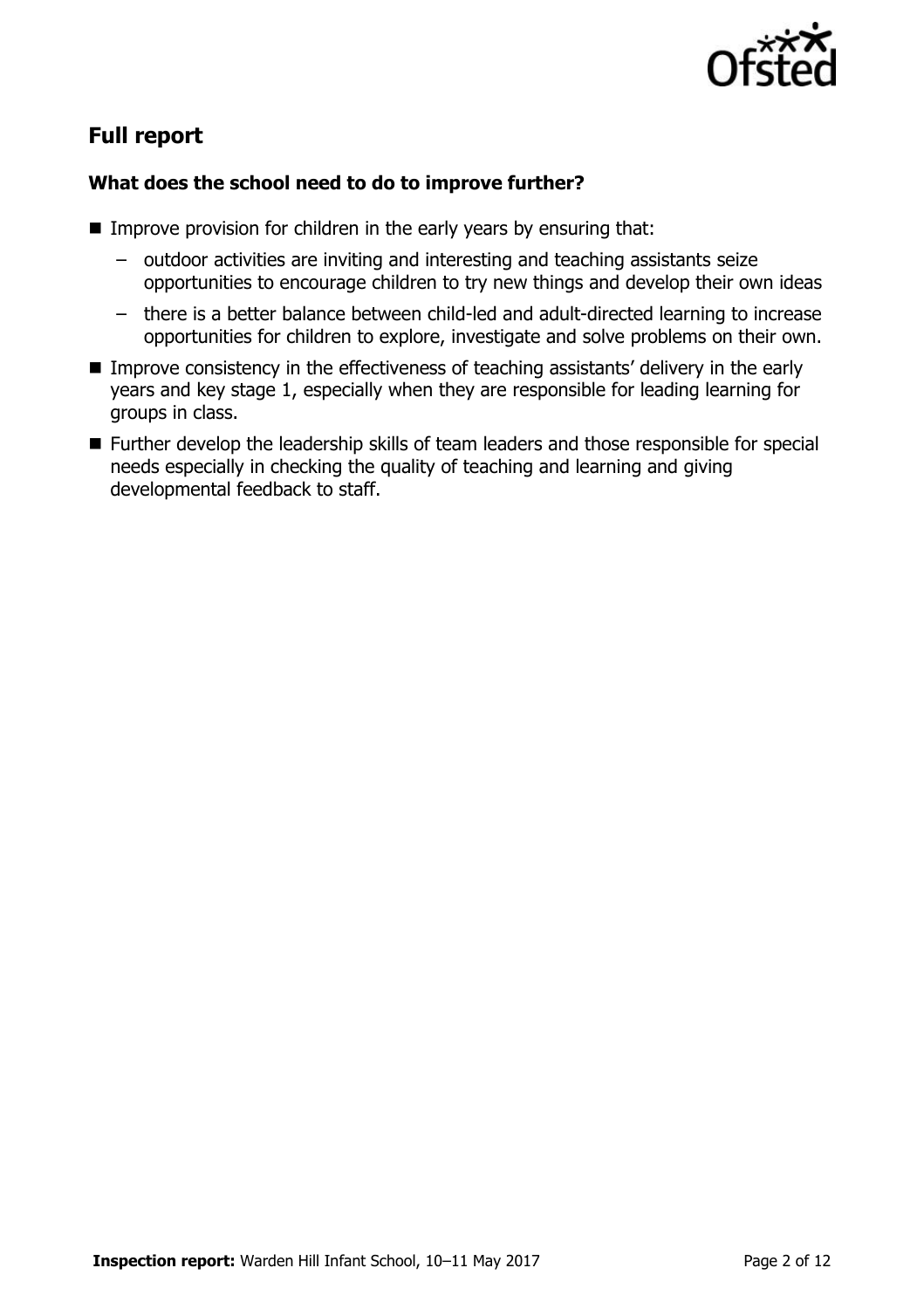

# **Inspection judgements**

#### **Effectiveness of leadership and management Good**

- The headteacher, supported ably by the deputy headteacher and governors, provides staff with clear direction. Everyone is on board to continuously improve the quality of teaching and learning.
- The headteacher is astute and measured in her approach. She ensures that staff are not overwhelmed with taking on too many changes at once. Many staff told inspectors that they feel professionally re-energised under her leadership. They can see the positive impact that new ways of working are having on pupils' learning.
- Effective systems for appraisal, with specific targets linked to the school's priorities for improvement, ensure that staff understand their contribution to raising pupils' achievement. Teachers new to the profession are supported well by experienced staff in their first year of teaching and beyond.
- Staff receive regular training, coaching and access to external courses to develop their professional knowledge and skills. For example, leaders responsible for special needs are acquiring specialist knowledge in speech, language and communication, gifted and talented and autism to influence and improve provision.
- The school's evaluation of its effectiveness is accurate. Identified weaknesses become the school's targets in planning for future improvement. The chosen priorities are the right ones moving forward because they are all linked to teaching and learning.
- The school is drawing upon support from the local authority to improve provision in the early years. This, for example, has improved the year leader's understanding of effective practice through opportunities to observe good early years practice in other local schools.
- The decline in the 2016 Year 2 national test results was not typical for the school. Leaders quickly identified reasons underpinning the disappointing results. They have taken steps to reverse the trend, for example in increasing pupils' resilience in reading when tackling lengthy pieces of text. Most pupils in all classes, especially in Year 2, are currently making good progress from their starting points.
- The achievement of disadvantaged pupils, pupils who have special educational needs and/or disabilities, and most-able pupils, including those who are also disadvantaged, are priorities in the school's action plans. They are currently receiving extra teaching such as additional phonics sessions before and after school to help them to catch up.
- Changes in the way that pupil premium and sport funding is spent are making a difference, such as increasing disadvantaged pupils' access to extra-curricular music and sports activities. These are increasing their self-esteem, motivation, regular attendance and, therefore, their enjoyment and fulfilment in learning.
- The headteacher and governors ensure that special needs funding is spent wisely. Leaders of special needs have devised a case study for each pupil who receives extra help or who has an education, health and care plan outlining the provision they receive to meet their complex needs. Using these, staff and parents are well informed about what pupils' needs are and how they can best support them.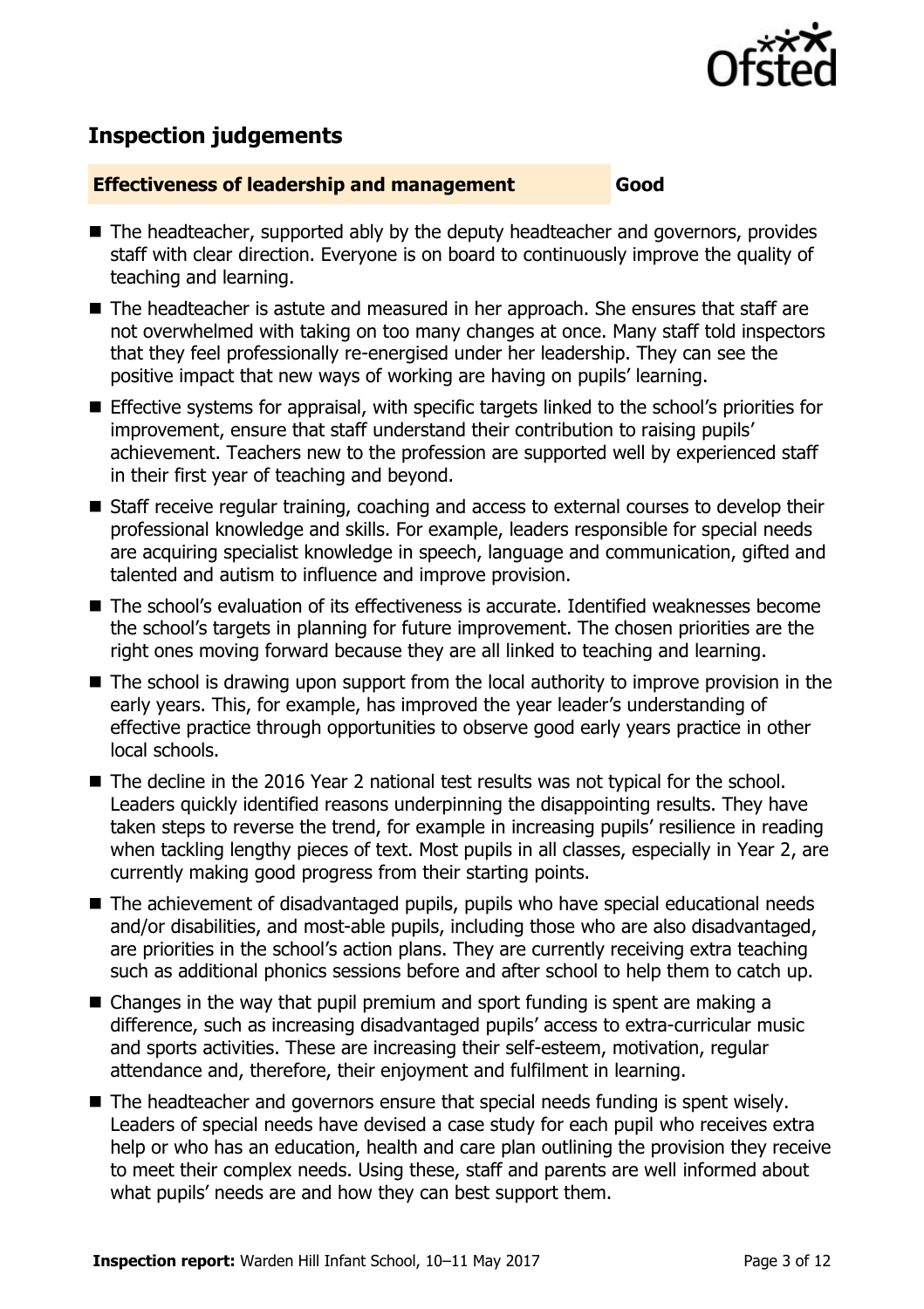

- The school communicates its strong values extremely well. The values are threaded through the curriculum. For example, during the inspection, 'patience' was the value that pupils were learning about. An opportunity for pupils to reflect on the value was seized during a singing practice. The values contribute to pupils' good spiritual, moral, social and cultural development.
- Curriculum provision is broad, balanced and enriched with many exciting and engaging activities before, during and after school plus special event days such as a science day. Pupils enjoy these activities immensely. This makes a considerable contribution to their positive attitudes to learning and their good achievement.
- Leaders ensure that pupils learn all that they should in the statutory early years curriculum and the national curriculum. They track pupils' progress in all subjects, including English and mathematics, to ensure that they are making enough progress.
- The family worker provides excellent support for vulnerable children and their parents. She is a key person involved in transition arrangements when pupils start school and when they transfer to the junior school. Families experiencing difficult periods in their lives are identified and supported to access extra help. As a result, their children settle in to school quickly so that they can learn and make progress.
- Partnership work with parents is strong. Inspectors received many glowing comments from parents during the inspection such as 'it's this school that makes me stay in Luton' and 'if you have a concern they listen even if they can't change their decision'.
- Leaders and governors ensure that the sport funding increases pupils' participation in physical education and sporting activities as intended. Pupils benefit from extracurricular sports led by specialist coaches and attendance at sports festivals. Pupils who do not usually choose to take part in physical activities are targeted especially to join in.
- Senior leaders check the quality of teaching and learning regularly and provide staff with feedback to help them to improve. Year group leaders are in the early stages of developing the required skills to assess quality accurately. Monitoring to assess teaching assistants' contribution to good learning is not rigorous enough. There are inconsistencies across the school.

### **Governance of the school**

- Governance is well organised and structured.
- Governors know what their role is in supporting and challenging leaders in equal measure. They are developing more open-ended lines of questioning that challenge leaders.
- Governors bring a range of skills and knowledge that are used beneficially in fulfilling the governing body's statutory duties. They are well informed about the community, finance, human resources, social services, housing, charities and education.
- Meetings are regular and well attended. Governors plan ahead in considering all options to sustain good-quality provision over time.
- Governors know the school well. They visit regularly and take pupils' views into account. They are well informed and well trained. Governors confirmed that 'we are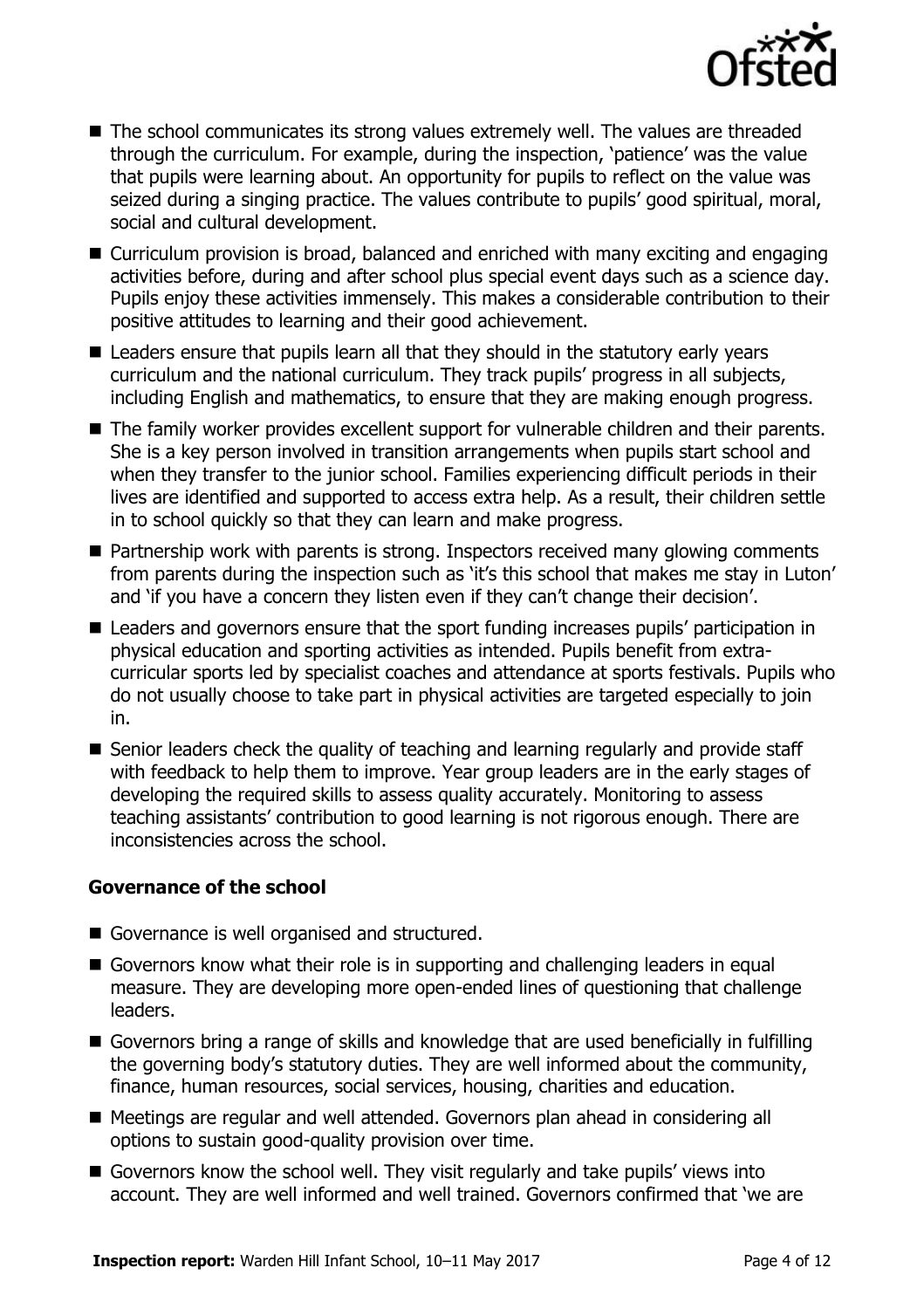

getting smarter at using the governor hub to draw upon the best practice in other schools'.

- Governors are familiar with the school's internal information about pupils' achievement and the school's national published data. This places them in a strong positon to ask pertinent questions about all groups of pupils' current achievement, and they do. A governor confirmed that, 'We asked questions about why outcomes were weaker in 2016 and we got the answers.'
- Spending of pupil premium, the sport funding and funding to support pupils who have special educational needs and/or disabilities is carefully monitored to ensure that it makes a difference to pupils' academic performance.
- The governing body ensures that the school's website is kept up to date with information that it is required to publish.

### **Safeguarding**

- The arrangements for safeguarding are effective.
- The school's message 'don't think it couldn't happen here' is visible to all staff and visitors.
- Leaders, including governors, give safeguarding a high priority. A culture for shared responsibility to safeguard pupils exists among staff. Leaders have developed robust procedures to keep pupils safe.
- Clear lines of communication, fully understood by all staff, ensure that concerns, however small, are passed on in writing to the designated lead for safeguarding and followed up appropriately. Three recorded 'niggles' for any pupil prompt an in-depth investigation.
- The designated lead professionals are confident in making referrals to Luton's multiagency safeguarding hub if appropriate. They do not hesitate to seek advice from health and professionals from social services to inform their decision-making if needed.
- Record-keeping is of consistently high quality, enabling leaders to retain an overview of child protection cases and to supervise the actions being taken to support the most vulnerable pupils.
- The single central record of statutory checks on all staff and adults working with pupils is completed properly to ensure their suitability to work with children. Requirements for recruiting staff are followed carefully and documents to evidence this are held securely in staff files. The headteacher and governors make regular spot checks to ensure that the single central record and staff files meet requirements.
- **Parents know that the school will always put their children first and take appropriate** steps to ensure their safety.

#### **Quality of teaching, learning and assessment Good**

- Teaching is good overall and strongest in Year 2.
- Good relationships between pupils and staff are apparent. Teachers have consistently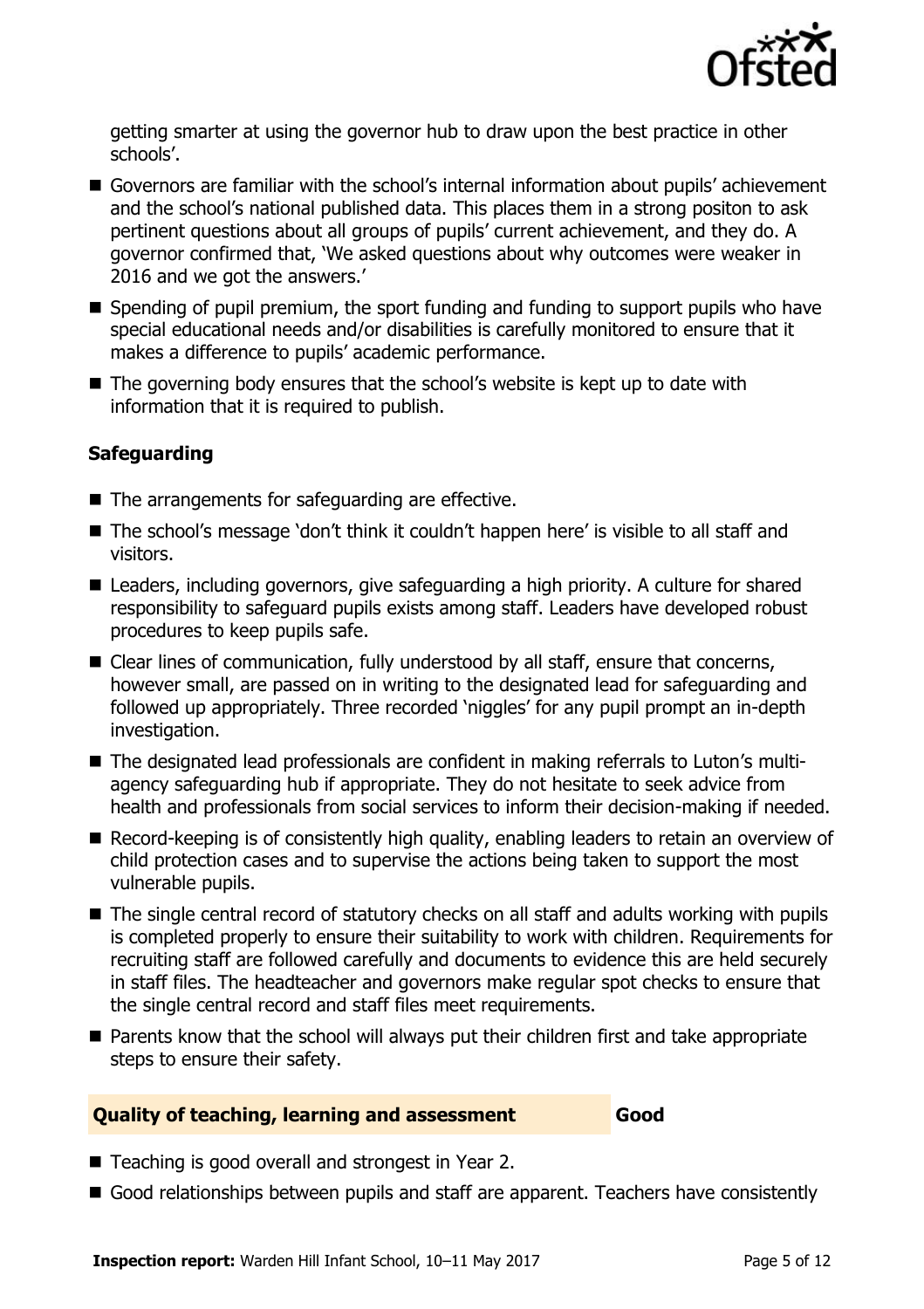

high expectations for behaviour. They expect pupils to behave well and they do.

- Classrooms are well-organised, inviting spaces for learning with attractive areas for reading in every room to encourage pupils to browse and read books.
- Teaching ensures that pupils learn all that they should in terms of the national curriculum programmes of study for English reading, English writing, mathematics and other subjects. Assessment across the full range of subjects informs regular meetings to discuss how well pupils are learning and to identify individual pupils who require more support to catch up.
- Systematic teaching of phonics ensures that pupils develop secure knowledge and understanding of sounds that they apply well to read and write words. Teachers model and introduce pupils to new, more sophisticated words to use in their writing.
- Teachers use interesting resources to support learning that capture pupils' interest and inquisitiveness. For example, in science, real fruits were used to show pupils how the seeds varied in size and number depending on the fruit. Pupils learned the difference between the jewel-like seeds of a pomegranate compared to the single, central seed of an avocado pear.
- **Parents receive helpful feedback from teachers about how well their children are** progressing and how they can help them with learning at home. Useful written reports, for example, explain clearly how well their children are performing and what they can do at home to help them. Weekly learning logs provide parents with an overview of what their children have been learning.
- The teaching of reading and writing is stronger than it is in mathematics. In mathematics, number is taught well to build pupils' mathematical fluency and accuracy. There is less evidence in pupils' books of opportunities for them to develop reasoning and problem-solving skills.
- Teaching assistants consistently support pupils in their personal development and wellbeing sensitively, especially when working with individual pupils. However, their contribution in promoting good learning when supporting pupils more generally in class is variable. Some are effective and support learning well; others lack the necessary knowledge and skills to lead learning effectively.

#### **Personal development, behaviour and welfare Good**

#### **Personal development and welfare**

- The school's work to promote pupils' personal development and welfare is good.
- **Pupils'** well-being is seen as equally important to their academic performance. The school ensures that individual pupils who may be suffering bereavement of a family member or anxiety, for example, spend quality time with adults during the day so that they can talk about their feelings if they would like to.
- **Most pupils have positive attitudes to learning. They like to please their teachers. They** take pride in their written work and complete tasks.
- Attendance for all pupils is average and it is improving, especially for disadvantaged pupils. Parents are quickly alerted and frequently reminded when their children's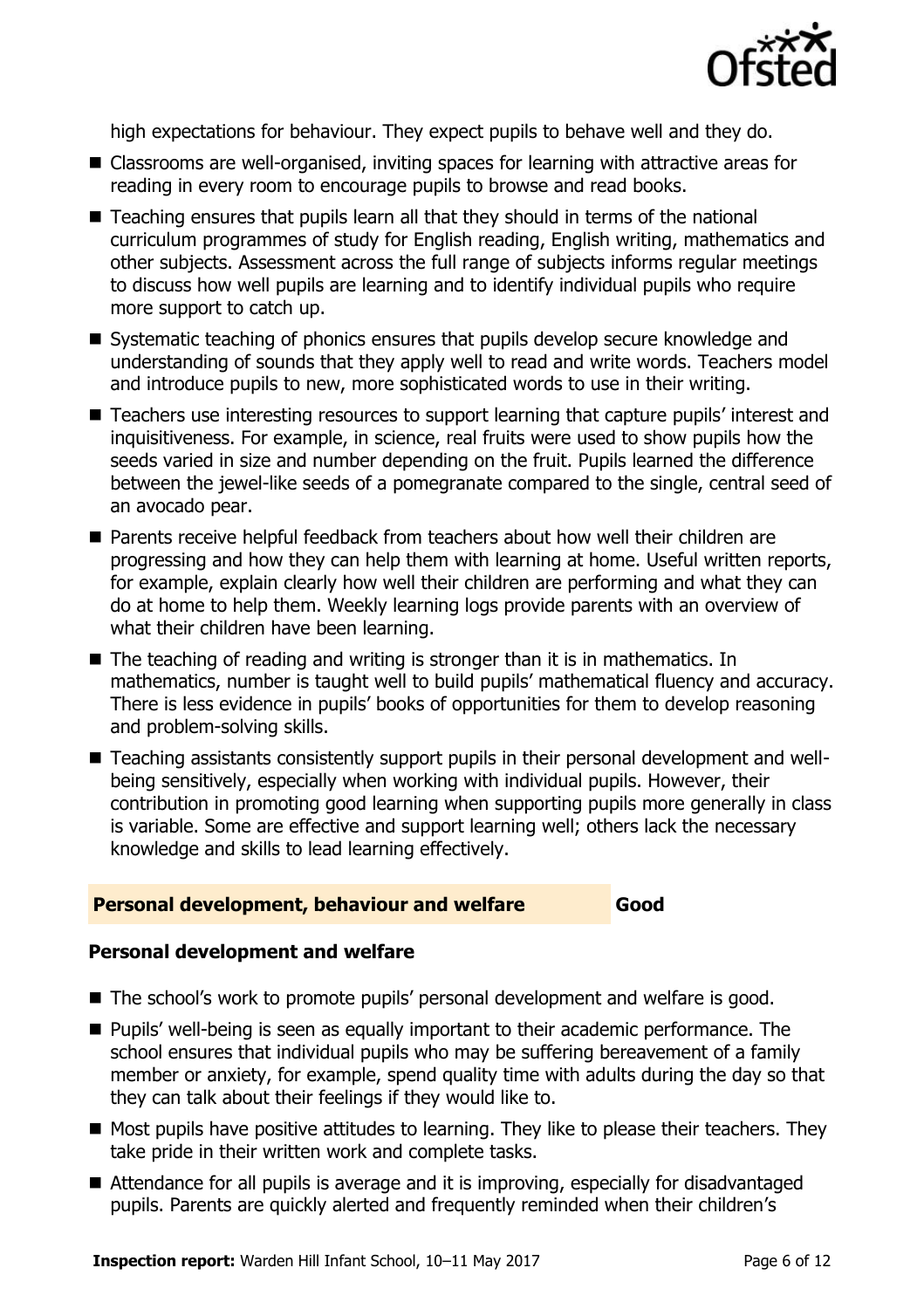

attendance begins to falter.

- **Pupils are confident happy learners. Parents confirmed that their children enjoy coming** to school and that they are well looked after.
- **Pupils spoke warmly about responsibilities that they have in school such as 'super** wiping' of tables at lunchtime.

#### **Behaviour**

- The behaviour of pupils is good. Almost all of the 33 parents responding to Parent View (94%) and those who spoke to inspectors directly confirmed that pupils are well behaved.
- **From Reception through to Year 2, pupils' conduct is generally good. They patiently** wait and take turns.
- **Pupils eat their lunch quietly and clear away after themselves. Out in the playground,** pupils stick to the rules such as not crossing the 'invisible line' that separates their play space from the junior school.
- **Pupils feel safe and they are safe. Effective teaching of e-safety coupled with helpful** information for parents keeps pupils safe online.
- The school council brought to the headteacher's attention inconsistencies in how individual staff implement the behaviour policy. This was followed up and the policy reaffirmed to improve consistency in approaches.
- Most pupils show enthusiasm for learning. They develop opinions about their likes and dislikes and can explain them. They appreciate trips to places of interest and show wonder and amazement, for example when they saw that beans they had planted began to grow roots.
- **Pupils know how to make good choices which contribute to their good spiritual, moral,** social and cultural development. When they move on to the adjoining junior school they are ready and prepared for learning in the next phase of their education.
- Some pupils are boisterous in their play. The school is working on improving the range of activities for pupils to choose from at play times such as 'street art' where boys and girls use chalk to create pictures and patterns on the playground surface.
- A few pupils are prone to variable behaviour. They are supported well with clear boundaries and expectations from staff and quickly recover from momentary lapses.

### **Outcomes for pupils Good**

- Most pupils, including the most able pupils, are currently making good progress from their starting points in reading, writing, mathematics and other subjects.
- By the end of Year 2, most pupils who have special educational needs and/or disabilities have made good progress from their starting points.
- **Pupils who have an education, health and care plan for their complex needs are** making suitable progress from their individual starting points in both their learning and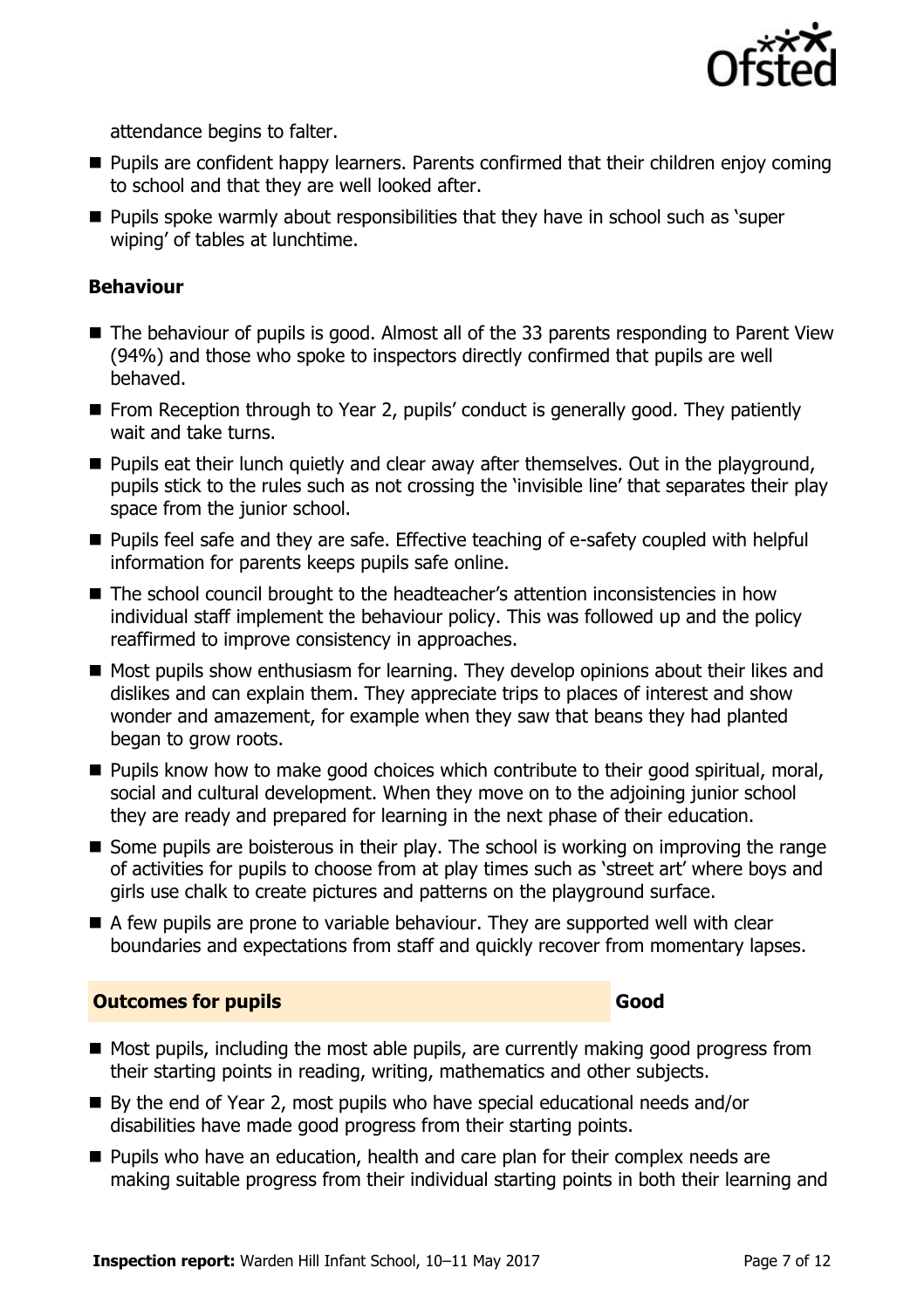

their personal development.

- **Pupils who speak English as an additional language acquire spoken and written English** language quickly and make similar progress to other pupils.
- Most pupils use their good knowledge of phonics to break words down into shorter sounds to read them and to blend sounds together to write words. They have secure knowledge of the high-frequency words that occur most often in written material.
- The school ensures that pupils whose circumstances limit opportunities for them to read regularly at home spend quality time reading to an adult in school. Most enjoy reading and engaging with fiction and non-fiction books.
- **Pupils develop a sound understanding of English spelling, punctuation and grammar.** Their handwriting is generally well formed and tidy.
- Typically, pupils make good progress in developing confidence and fluency in mathematics.
- **Pupils sing tunefully and with gusto. They enjoy musical experiences and they excel in** them. They work with interest and enthusiasm in history and science activities. Work in Year 2 pupils' science books showed that they were making good progress in applying their knowledge and skills to make predictions and draw conclusions.
- Disadvantaged pupils, including most-able disadvantaged pupils, are not doing quite as well as others. Their progress is currently gathering speed because the pupil premium is used to provide extra help and they are catching up. This is beginning to diminish the difference between their attainment and other pupils with similar starting points.

#### **Early years provision Good Good**

- **Effective teaching ensures that children make good progress towards the early learning** goals in all areas of learning. The proportion of children reaching a good level of development in readiness for learning in Year 1 has been consistently above the national average for three years.
- Children's early reading, writing and number skills develop well. Teachers monitor the progress that children make from their starting points diligently and action is taken quickly to provide extra help for individual children in weaker areas of their learning.
- Children enjoy engaging in play with others. They are willing to take turns and help each other. They are keen to answer when asked a question and to practise their writing.
- $\blacksquare$  Phonics is taught well and children show that they are able to break words down into shorter sounds to read them and to blend sounds together to write words.
- Leadership in the early years is effective. Evaluation of what is working well and what could be even better is accurate. The early years welfare requirements are met fully.
- The leader is developing a new approach to assessment to evidence the stage of development that children have reached using technology and this is working well.
- Good relationships exist between staff and parents. Staff meet with parents every term to discuss how well their children are learning.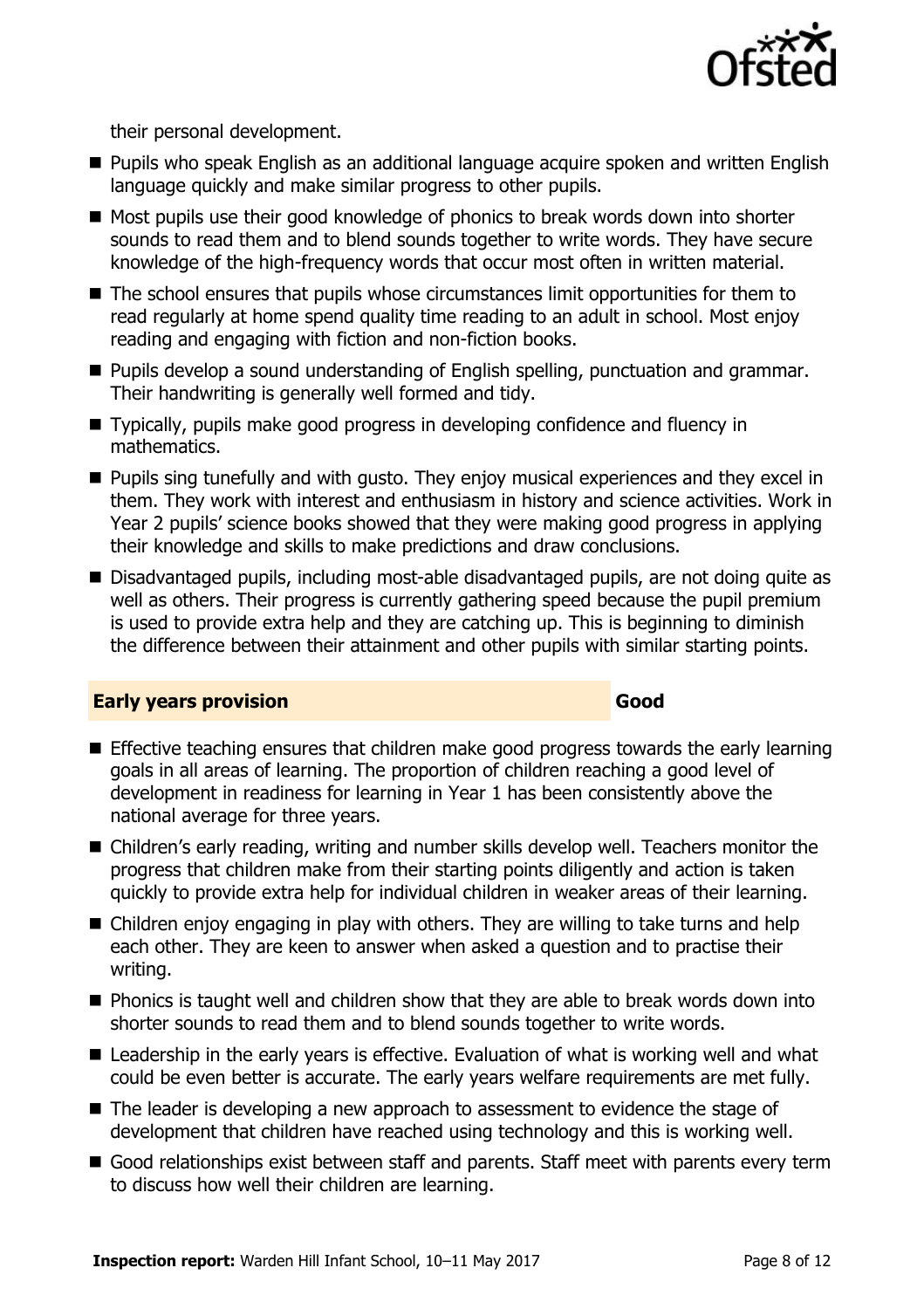

- $\blacksquare$  The quality of teaching by teaching assistants is variable. They are more effective when they are deployed to lead a specific activity than when children are choosing activities for themselves. Some are not sufficiently alert to opportunities to draw children into an activity and extend their thinking. They tend to do too much for the children rather than encouraging them to do as much as they can for themselves.
- Outdoor activities do not provide enough scope for children to investigate, explore and find things out for themselves. Some activities are not challenging enough to deepen children's thinking or for them to follow their own interests.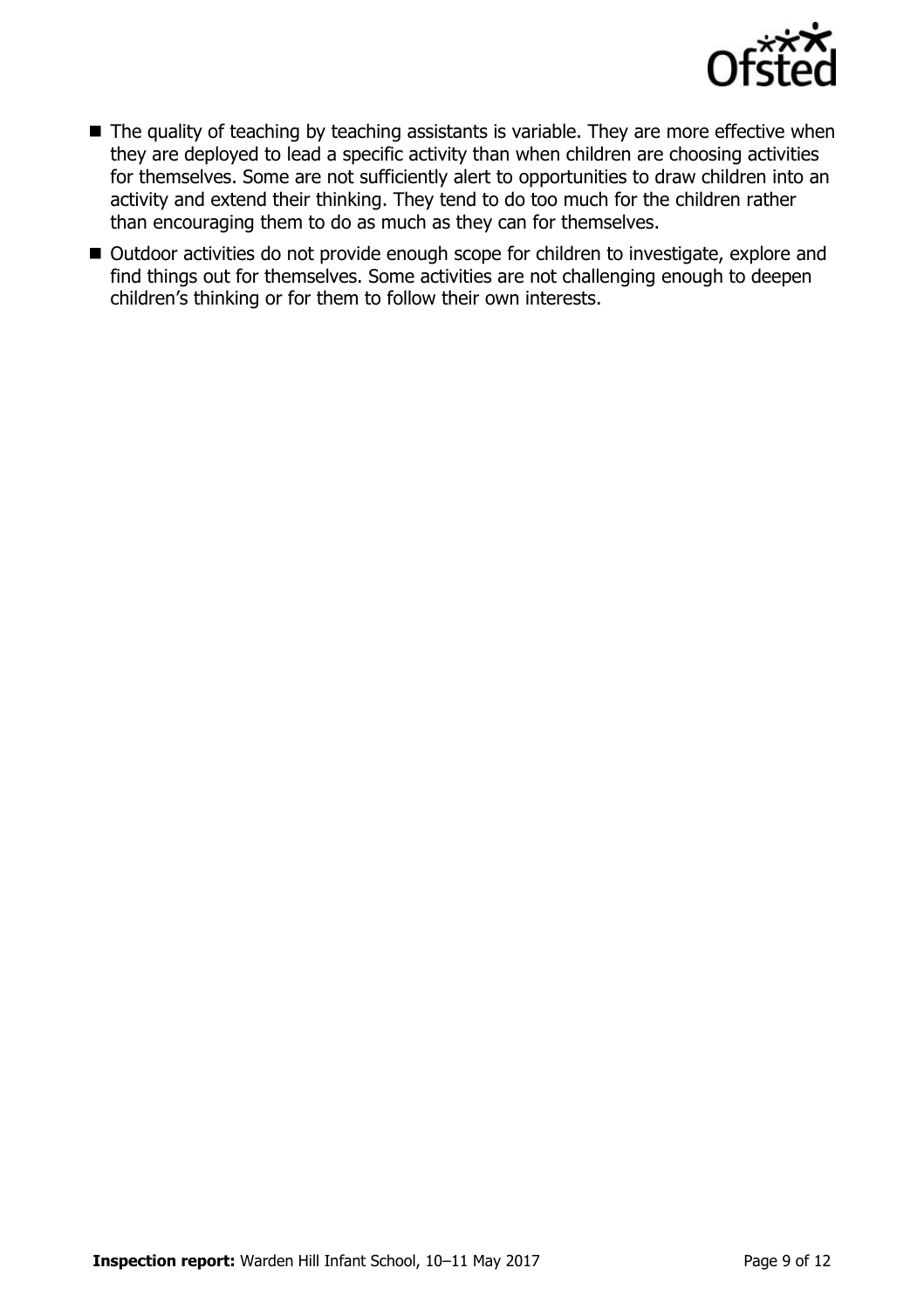

# **School details**

| Unique reference number | 109570   |
|-------------------------|----------|
| Local authority         | Luton    |
| Inspection number       | 10031410 |

This inspection was carried out under section 8 of the Education Act 2005. The inspection was also deemed a section 5 inspection under the same Act.

| Type of school                      | Infant                       |
|-------------------------------------|------------------------------|
| School category                     | Community                    |
| Age range of pupils                 | $4$ to $7$                   |
| Gender of pupils                    | Mixed                        |
| Number of pupils on the school roll | 357                          |
| Appropriate authority               | The governing body           |
| Chair                               | John Young                   |
| <b>Headteacher</b>                  | Sue Dorban                   |
| Telephone number                    | 01582 595150                 |
| Website                             | www.wardenhillinfant.co.uk   |
| Email address                       | admin@wardenhillinfant.co.uk |
| Date of previous inspection         | 28 February 2007             |

#### **Information about this school**

- The school meets requirements on the publication of specified information on its website.
- This is a larger than average infant school that has grown by more than a third since its previous inspection. There are now four classes in each age group.
- $\blacksquare$  The headteacher is new since the previous inspection and has been in post for 18 months.
- The proportion of disadvantaged pupils, those who speak English as an additional language and those who receive special needs support is below average.
- The proportion of pupils with complex needs who have an education, health and care plan is above average.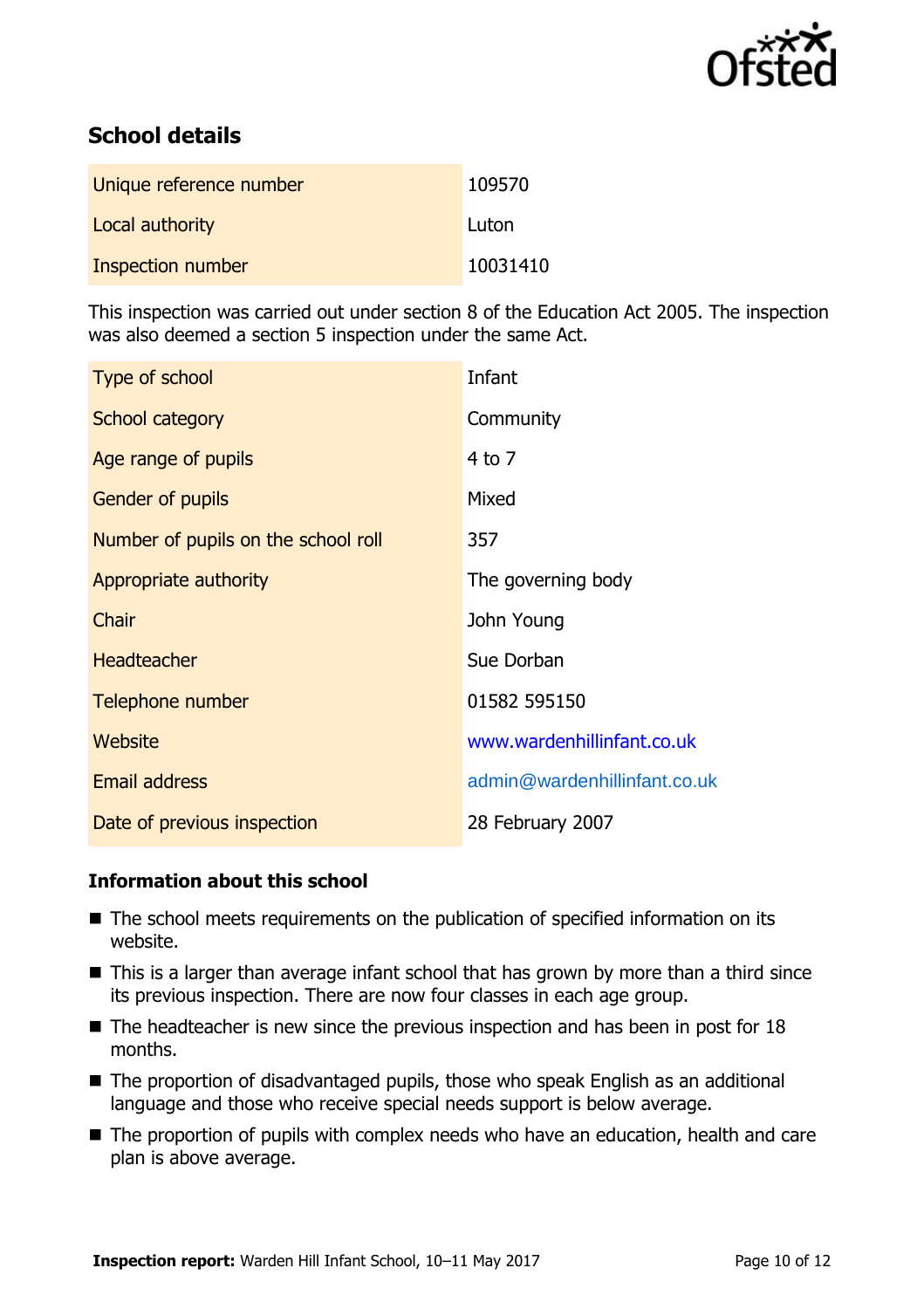

## **Information about this inspection**

- Her Majesty's Chief Inspector has the discretionary power to inspect any school in England under section 8 of the Education Act 2005. The school's overall effectiveness was judged to be outstanding in its previous inspection in 2007 and, as such, it would normally be exempt from regular inspection.
- A decline in standards in 2016 prompted a one-day section 8 inspection led by one of Her Majesty's Inspectors (HMI) to evaluate the progress and attainment of current pupils. The HMI converted the inspection to a full section 5 inspection during the first day. The HMI was joined by three Ofsted inspectors on the second day to complete the inspection.
- Inspectors observed teaching and learning in most classes, sometimes jointly with the deputy headteacher.
- Pupils in Years 1 and 2 read to inspectors and talked about their books.
- Inspectors looked at pupils' written work in English, mathematics and other subjects in most classes. The school provided information about the progress that pupils are making currently. Published information about pupils' attainment and progress in relation to all pupils nationally was considered.
- **Pupils were observed during morning and lunchtime breaks. Inspectors spoke to pupils** while they worked in class and more formally in groups.
- Inspectors met with the headteacher, the deputy headteacher, year group leaders, teachers new to the profession, staff responsible for administration, nine governors including the chair of the governing body and a representative from the local authority.
- Inspectors looked at a range of the school's documentation including policies and record-keeping for safeguarding. The single central record of statutory suitability vetting carried out on all staff, volunteers and governors was checked.
- The school's information about how well it is performing and its plans for future improvements were evaluated.
- Inspectors spoke to parents in person and took into account responses to Parent View and school surveys.

#### **Inspection team**

| Linda Killman, lead inspector | Her Majesty's Inspector |
|-------------------------------|-------------------------|
| <b>Lynn Lowery</b>            | Ofsted Inspector        |
| <b>Jacqueline Treacy</b>      | Ofsted Inspector        |
| <b>Vicky Parsey</b>           | Ofsted Inspector        |